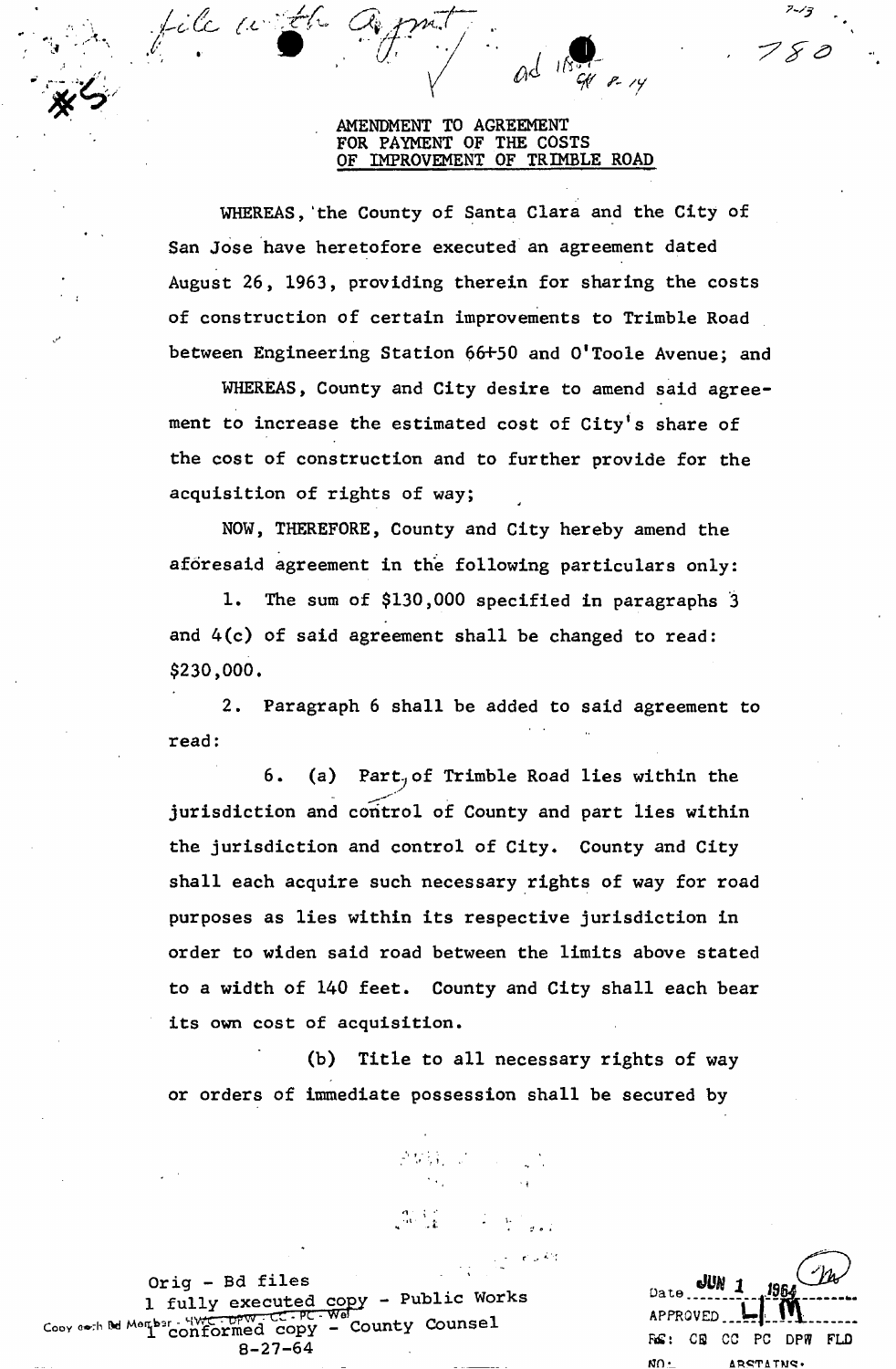RECEIVED BOARD OF SUPERVISORS Aug 25 11 14 AM '64 COUNTY OF SANTA CLARA

 $\mathcal{L}^{\text{max}}_{\text{max}}$  and  $\mathcal{L}^{\text{max}}_{\text{max}}$  $\sim 10^6$  $\mathcal{L}_1$  $\alpha_{\rm eff} = \alpha_{\rm eff}$  $\sim$   $\sim$   $\mu$  $\label{eq:2.1} \frac{1}{2} \sum_{i=1}^n \frac{1}{2} \sum_{i=1}^n \frac{1}{2} \sum_{i=1}^n \frac{1}{2} \sum_{i=1}^n \frac{1}{2} \sum_{i=1}^n \frac{1}{2} \sum_{i=1}^n \frac{1}{2} \sum_{i=1}^n \frac{1}{2} \sum_{i=1}^n \frac{1}{2} \sum_{i=1}^n \frac{1}{2} \sum_{i=1}^n \frac{1}{2} \sum_{i=1}^n \frac{1}{2} \sum_{i=1}^n \frac{1}{2} \sum_{i=1}^n \frac{$ 

 $\mathcal{L}_{\text{max}}$ 

 $\sim$   $\star$ 

 $\overline{\phantom{a}}$ 

Ń,  $\mathbb{R}^{\mathbb{Z}}$  $-1.24 - 1.1$  $\sim 10$  $\mu \rightarrow 0$  $\mathcal{L}^{\text{max}}$  and  $\mathcal{L}^{\text{max}}$  $\hat{\boldsymbol{\epsilon}}_t$  $\sum_{i=1}^n\sum_{j=1}^n\sum_{j=1}^n\sum_{j=1}^n\sum_{j=1}^n\sum_{j=1}^n\sum_{j=1}^n\sum_{j=1}^n\sum_{j=1}^n\sum_{j=1}^n\sum_{j=1}^n\sum_{j=1}^n\sum_{j=1}^n\sum_{j=1}^n\sum_{j=1}^n\sum_{j=1}^n\sum_{j=1}^n\sum_{j=1}^n\sum_{j=1}^n\sum_{j=1}^n\sum_{j=1}^n\sum_{j=1}^n\sum_{j=1}^n\sum_{j=1}^n\sum_{j$  $\widetilde{\mathbb{C}}$  $\mathcal{F}(\mathcal{F})$  $\frac{1}{\sqrt{2}}$  $\frac{1}{2}$ 

 $\epsilon$  ).  $\frac{1}{4}$  $\alpha\rightarrow\infty$  $\sim 1$  $\mathcal{L}_{\mathcal{A}}$  $\mathcal{F}^{\mathcal{A}}$  $\ddot{\cdot}$  $\frac{1}{2}$  $\ddot{\phantom{a}}$  $\mathcal{A} \subset \mathcal{A}$  $\sim$  $\mathcal{L}^{\text{max}}_{\text{max}}$  $\mathcal{L}_{\mathcal{A}}$  $\mathcal{O}(\mathcal{O})$ ΥÎ

 $\ddot{\phantom{1}}$  $\ddot{\cdot}$  $\mathcal{F}_\mathrm{c}$  is t p  $\ddot{\cdot}$  $\mathcal{L}^{\text{max}}$  $\alpha$  ,  $\alpha$  ,  $\alpha$  ,  $\alpha$  $\sim$  $\mathcal{I} \subset \mathbb{R}^n$  $\sim 10^{-10}$  $\frac{1}{4}$  $\frac{1}{2}$  $\mathbb{R}^2$  $\bar{\boldsymbol{\beta}}$ 

 $\mathcal{L}^{\mathcal{L}}$  $\frac{1}{2}$  .  $\frac{1}{2}$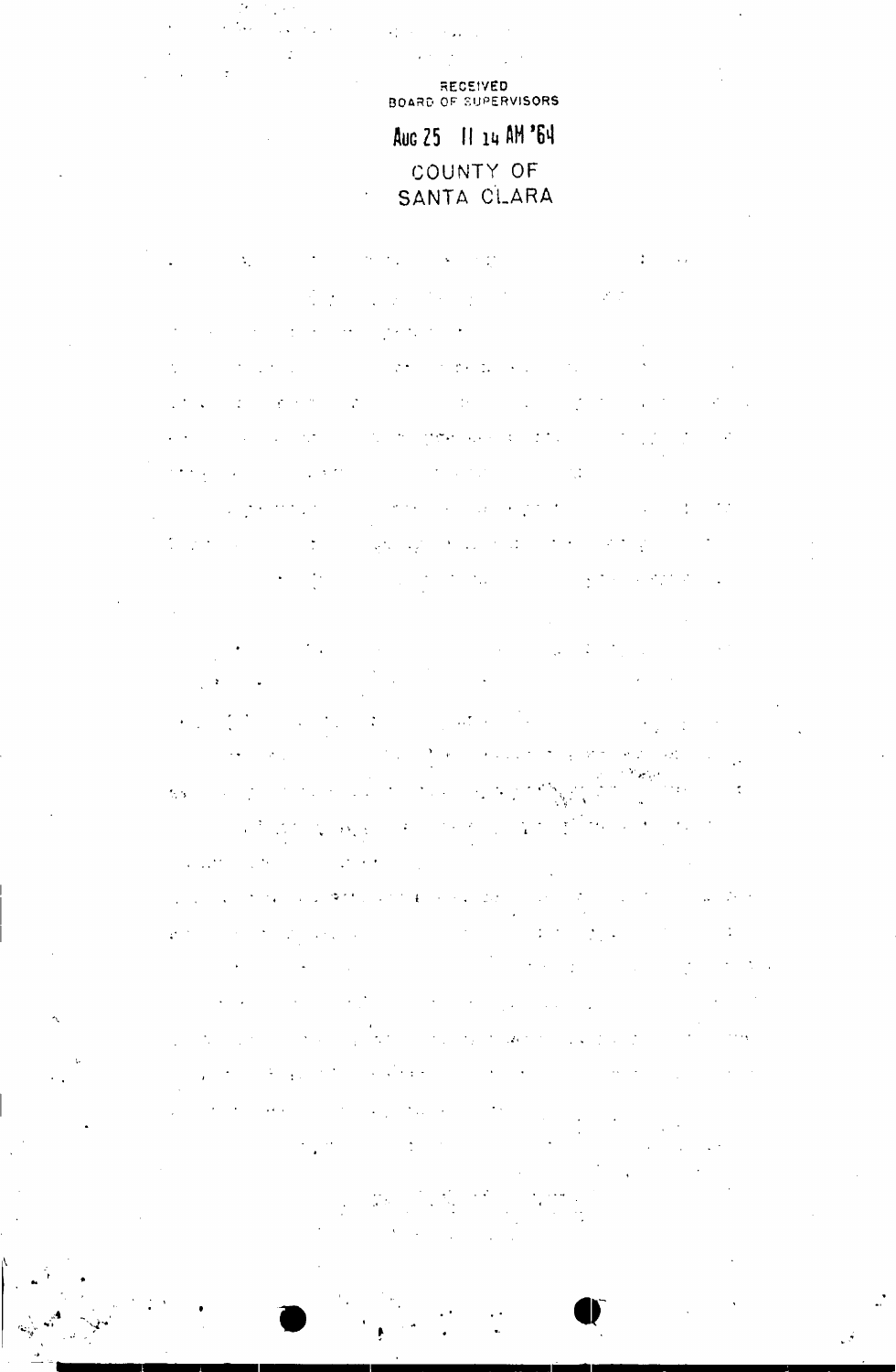County and City on or before December 31, 1964.

IN WITNESS WHEREOF, County and City have caused the 1964 execution of this instrument as of JUN 1

 $-2-$ 

COUNTY OF SANTA CLARA

 $m\mathcal{F}$ By, Z) t 2-ΞŦ **Supervisors** Boar rmaı

ATTEST: JEAN PULLAN, Clerk of the Board of Supervisors

**DONALD M. RAINS** Assistant Clerk Board of Supervisors

CITY OF SAM JOSE Bу∕. **Avor** 42 By A: P. MAMANN Gity Manager mcfle ..iM}

ATTEST: City Clerk

JRK:pt 5-18-64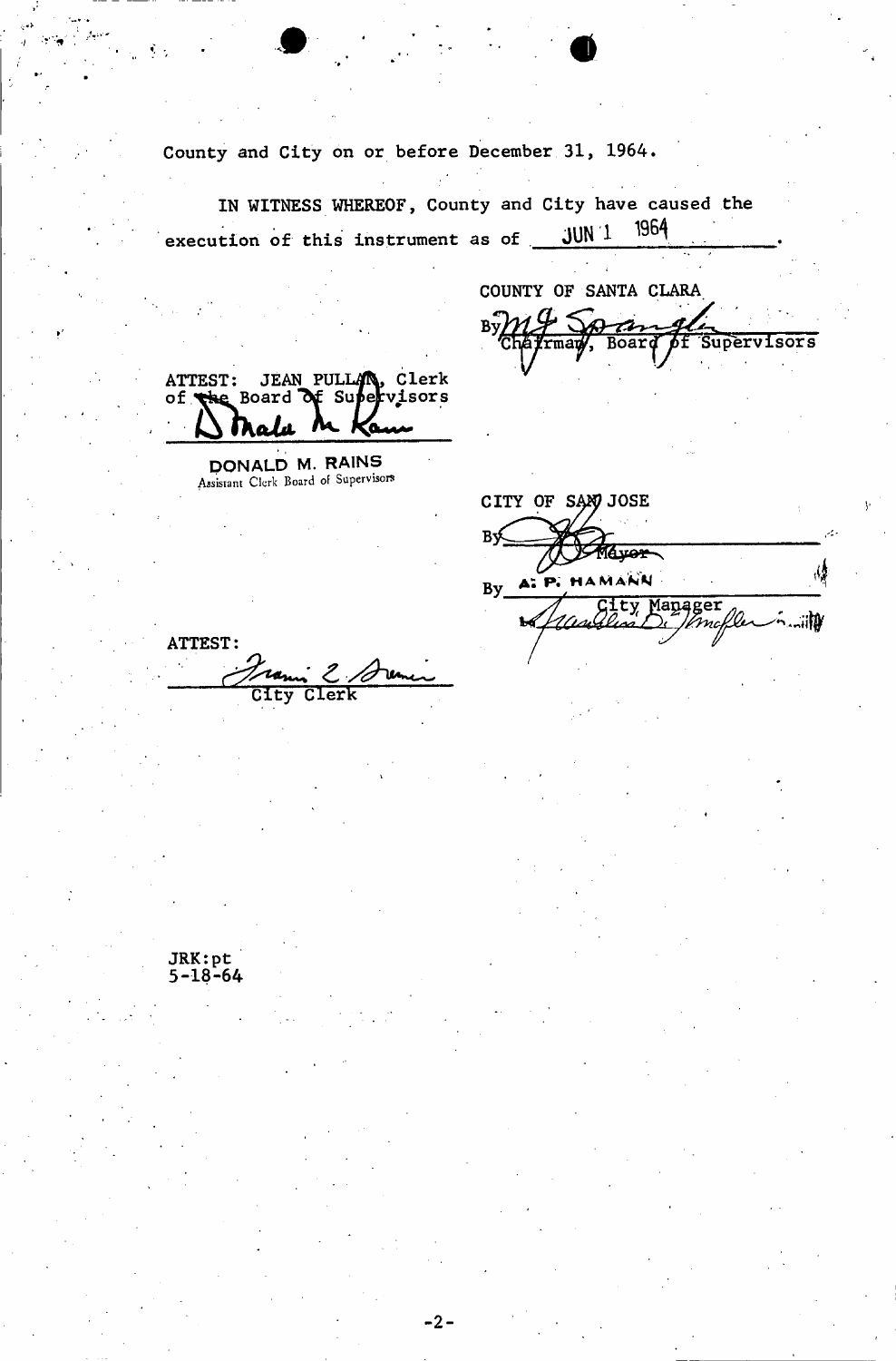REGEIVED PUA PRES MAY 20 8 20 AM '64

COUNT TOF SANTA SI HA

 $\mathcal{C}=\mathcal{C}$  , where  $\mathcal{C}$  ,

 $\mathcal{T}^*U$  is the  $U$ 

 $\mathbb{M}(\mathbb{R}^d) \to \mathbb{R}^{d+1}$ 

 $\mathop{\mathrm{supp}}\nolimits_{\mathop{\mathrm{supp}}\nolimits} \mathop{\mathrm{supp}}\nolimits_{\mathop{\mathrm{supp}}\nolimits} \mathop{\mathrm{supp}}\nolimits_{\mathop{\mathrm{supp}}\nolimits} \mathop{\mathrm{supp}}\nolimits_{\mathop{\mathrm{supp}}\nolimits} \mathop{\mathrm{supp}}\nolimits_{\mathop{\mathrm{supp}}\nolimits} \mathop{\mathrm{supp}}\nolimits_{\mathop{\mathrm{supp}}\nolimits} \mathop{\mathrm{supp}}\nolimits_{\mathop{\mathrm{supp}}\nolimits} \mathop{\mathrm{supp}}\nolimits_{\mathop{\mathrm{supp}}\$  $\langle Q \rangle$  ,  $\Sigma$  of  $\langle \beta \rangle$ 一 身 深

 $\text{stacking in } \mathcal{L}(\mathcal{L}) \text{ is a finite, and } \mathcal{L}(\mathcal{L}) \text{ is a finite.}$ 

 $\frac{1}{2}$ 

TERRITA CONSTRUCTION

WARTH SAL  $\sum_{\alpha\in\mathcal{M}}\sum_{\alpha\in\mathcal{M}}\sum_{\alpha\in\mathcal{M}}\sum_{\alpha\in\mathcal{M}}\sum_{\alpha\in\mathcal{M}}\sum_{\alpha\in\mathcal{M}}\sum_{\alpha\in\mathcal{M}}\sum_{\alpha\in\mathcal{M}}\sum_{\alpha\in\mathcal{M}}\sum_{\alpha\in\mathcal{M}}\sum_{\alpha\in\mathcal{M}}\sum_{\alpha\in\mathcal{M}}\sum_{\alpha\in\mathcal{M}}\sum_{\alpha\in\mathcal{M}}\sum_{\alpha\in\mathcal{M}}\sum_{\alpha\in\mathcal{M}}\sum_{\alpha\in\mathcal{M$  $\mathcal{Q}(\{0,\sqrt{b}\})=\mathcal{Q}(\mathcal{V})=\mathcal{Q}(\mathcal{V})=\mathcal{Q}(\mathcal{V})=\mathcal{P}(\mathcal{V})=\mathcal{P}(\mathcal{V})$ 

 $\label{eq:10} \mathcal{V}^{2, \frac{1}{2}, \frac{1}{2}, \frac{1}{2}, \ldots, \frac{1}{2}, \frac{1}{2}, \frac{1}{2}, \frac{1}{2}, \frac{1}{2}, \frac{1}{2}, \frac{1}{2}, \frac{1}{2}, \frac{1}{2}, \frac{1}{2}, \frac{1}{2}, \frac{1}{2}, \frac{1}{2}, \frac{1}{2}, \frac{1}{2}, \frac{1}{2}, \frac{1}{2}, \frac{1}{2}, \frac{1}{2}, \frac{1}{2}, \frac{1}{2}, \frac{1}{2}, \frac{1}{2}, \frac{1}{2}, \frac{1}{2}, \frac{$ 

 $\sum_{i=1}^{n} \frac{1}{n} \sum_{i=1}^{n} \frac{1}{n}$ 

 $\frac{1}{2}$  which is a state of the state  $\frac{1}{2}$  ,  $\frac{1}{2}$  ,  $\frac{1}{2}$  ,  $\frac{1}{2}$  ,  $\frac{1}{2}$  ,  $\frac{1}{2}$  ,  $\frac{1}{2}$  ,  $\frac{1}{2}$ 

jesaš, ume vide od crijenjena neo rijer Cl., ki ili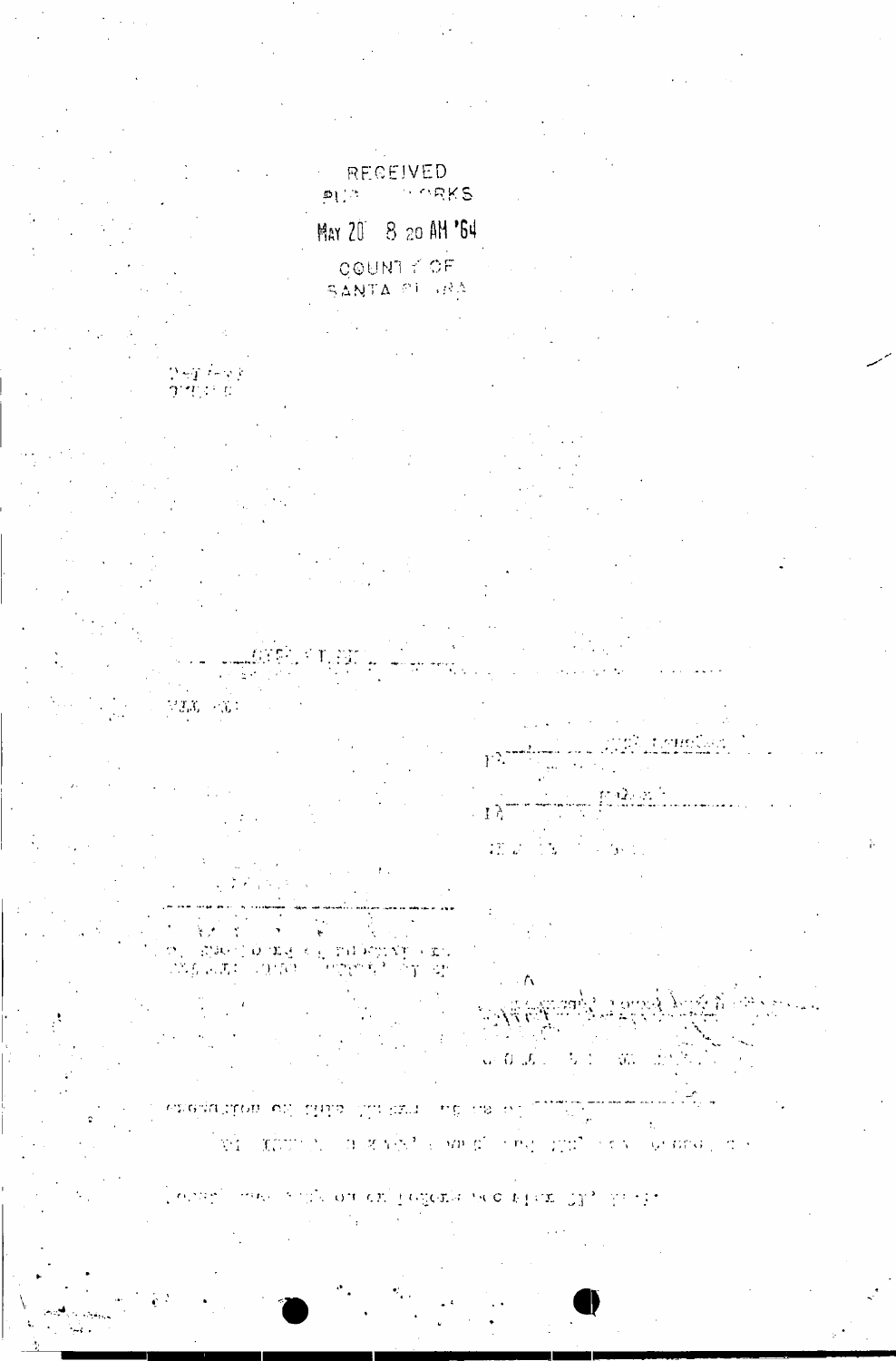



CITY HALL

TELEPHONE 292.3141

CITY CLER

August 21, 1*96k* 

Board of Supervisors County of Santa Clara 70 W. Rosa Street - Room 52U San Jose 10, California

Gentlemen:

Enclosed please find a copy of an executed copy of AMENDMENT to AGREEMENT **f&P** PAYMENT of the COSTS of IMPROVEMENT of TRIHBLE ROAD, • **(2)** 

This is your file copy.

Very truly yours,

FRANCIS L. GREINER CITY CLERK

BY: Roy H. Hubbard Deputy

Enc.  $(2)$ Original & 1 Copy as requested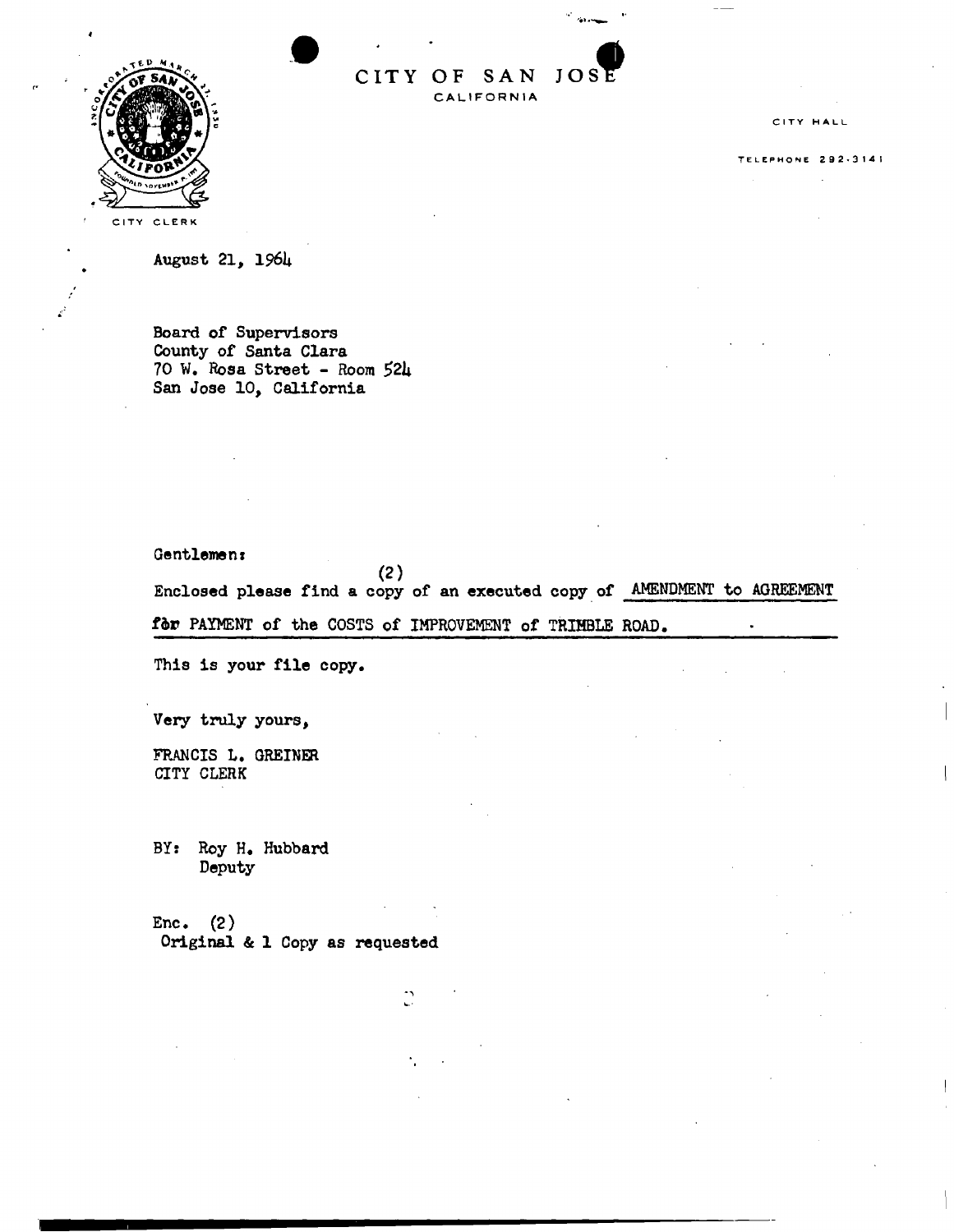RECEIVED VARIABLE RECEIVED

# Aug 25 11 13 AM '64

# COUNTY OF SANTA CLARA

 $\mathbb{R}^2$ 

 $\tilde{z}$ 

 $\ddot{\phantom{a}}$ 

Ç, بالمساء  $\mathbb{Z}^2$  $\ddotsc$ 

 $\hat{Q}^{\dagger}$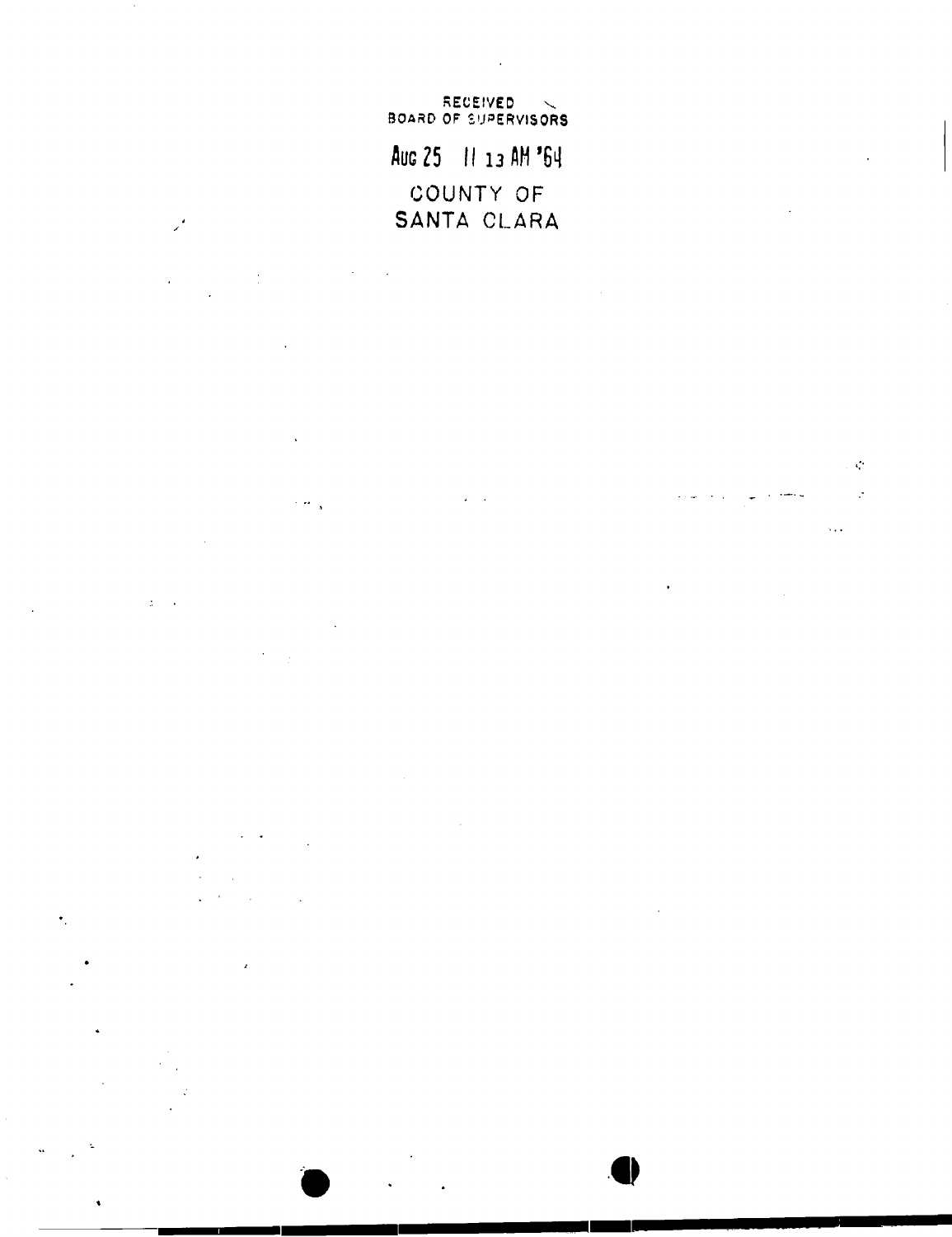**June 4, 1964** 

Mr. Francis Greiner **City Clerk§ City of San Jose City Hall San Jos©, California** 

**Subjects Amendment to Agreement - Improvement of Trimble Road** 

**Dear Mr. Greiner:** 

**Enclosed you will find original and three copies of the amendment to agreement for payment of costs for improvement of Trimble Road. The Board of Supervisors, at its regularly scheduled meeting on June 1, 1964, authorised its chairman to execute this amendment;** 

**After execution on behalf of the city of San Jose, we would appreciate your returning the original and**  one copy to this office.

**Very truly yours,** 

**BOARD OF SUPERVISORS** 

Donald M. Rains **Assistant clerk of the Board** 

**DMRsmg Enclosures** 

**cc\* public Works**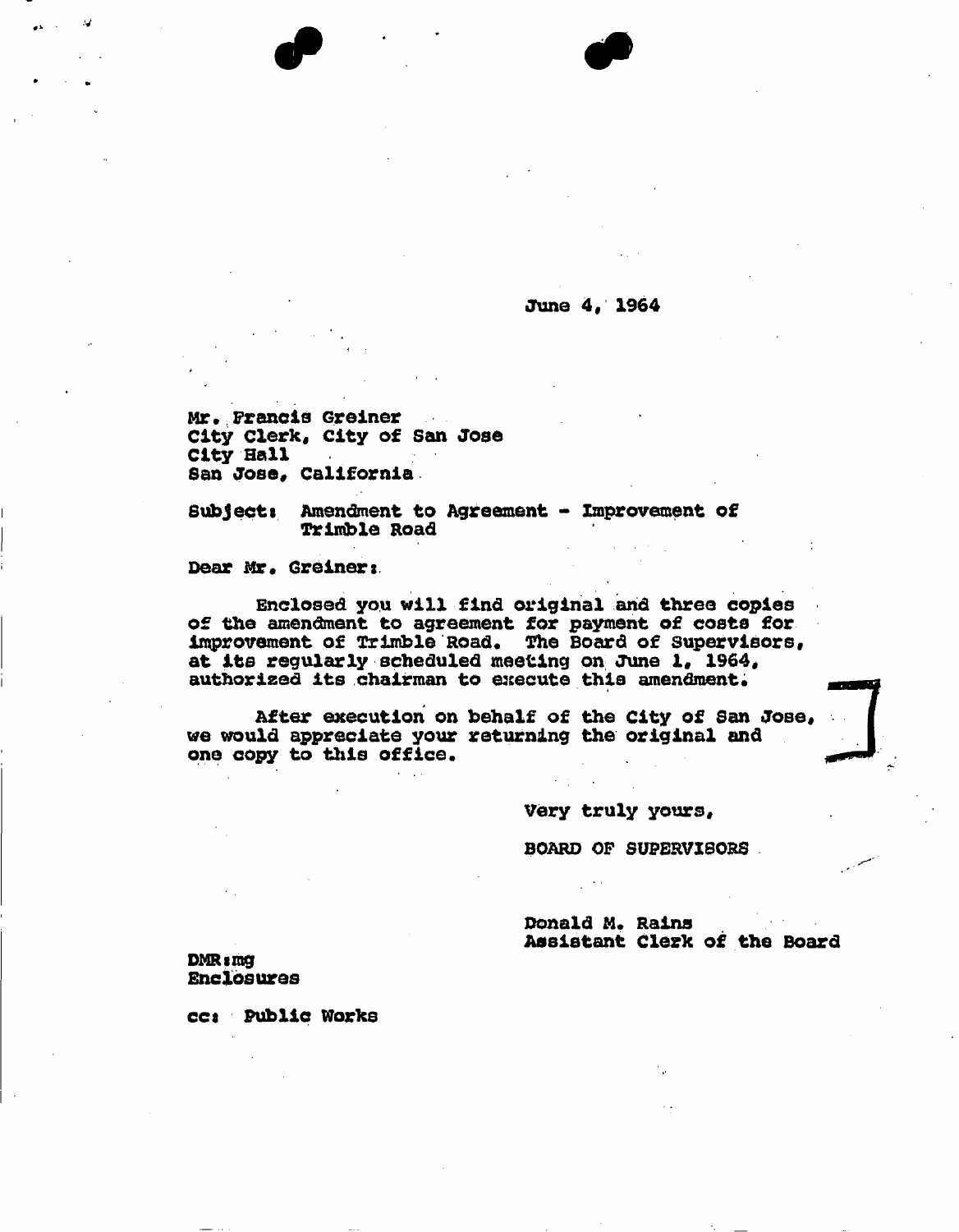|           | county $\mid$ of santa clara                              | S.D.                  |
|-----------|-----------------------------------------------------------|-----------------------|
|           | TRANSMITTAL MEMORANDUM<br>٥<br>DEPARTMENT OF PUBLIC WORKS | May 21, 1964<br>DATE: |
| FOR:<br>٠ | BOARD OF SUPERVISORS AGENDA OF                            | June 1<br>19 64       |

FROM: Steffani, Design Division

TITLE: Amendment to agreement for payment of the costs of improvement of Trimble Road.

### DESCRIPTION:

The City of San Jose and County of Santa Clara entered into a cost sharing agreement on August 26, 1963 for the improvement of Trimble Road between Engr. Station 66 + 50 (just east of San Jose-Alviso Road) and O'Toole Avenue. The agreement did not provide adequate funds for the improvement or the method of property acquisition . The amendment resolves both. Approval is recommended.

|  |           | ECS:nc                         |              |
|--|-----------|--------------------------------|--------------|
|  |           | Attachment                     | AGENDA DATA  |
|  |           |                                | DATE:        |
|  |           |                                | ITEM NO:     |
|  |           |                                | BOARD ACTION |
|  | APPROVED: | James 1: 10M                   |              |
|  |           | JAMES T. POTT, COUNTY ENGINEER |              |
|  |           |                                |              |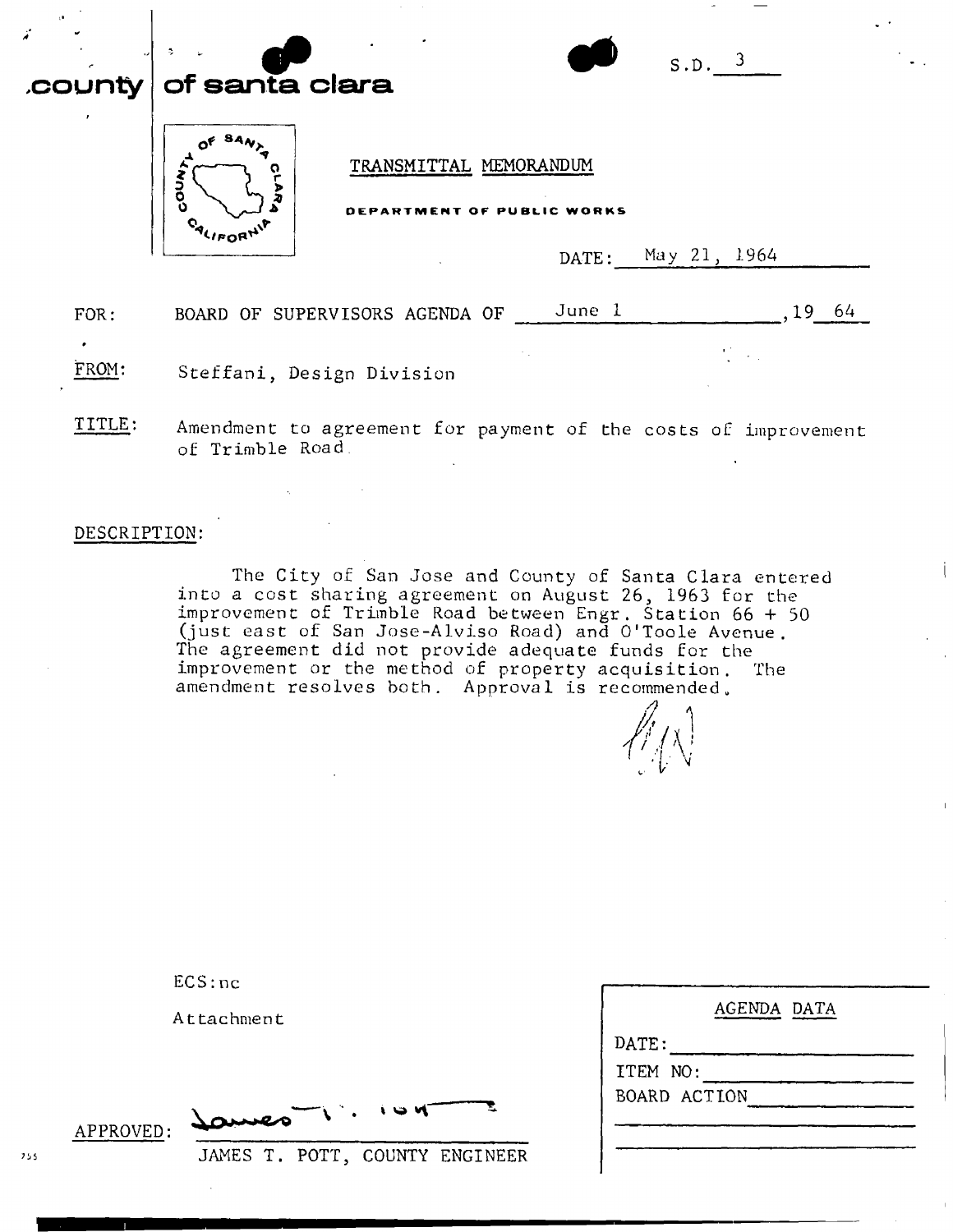

 $\hat{\mathbf{v}}$ 

 $\widehat{D}$ 

CITY CLERK

CITY OF SAN JOSE CALIFORNIA

**TELEPHONE CY** 

*ffd* 

April 6, 1964

Board of Supervisors County of Santa Clara  $70$  West Rosa Street - Room  $52\mu$ San Jose 10, California

Oentlemenr

Enclosed ia an executed copy of AGREEMENT FOR PAYMENT OF COSTS OF

IMPROVEMENT OF TRIMBLE ROAD

for your files.

Very truly yours,

FRANCIS L. QREINER CITY CLERK

BYt Roy H. Hubbard Deputy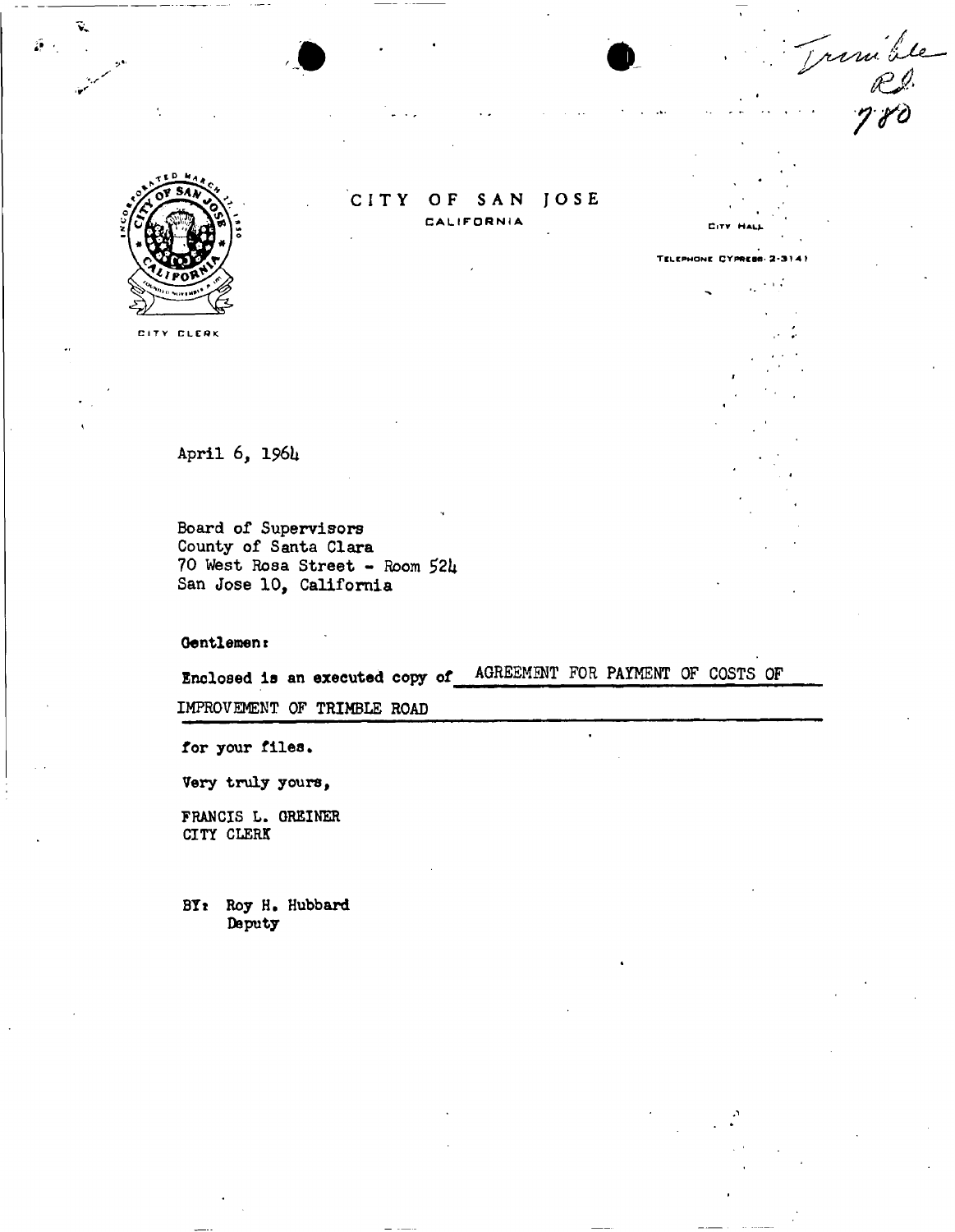$\mathcal{L}^{\text{max}}_{\text{max}}$ 

 $\mathbf{r}$ 

 $\mathbf{I}$ 

**RECEIVED**<br>BOARD OF CUPERVISORS

APR 7 11 21 AM '64 COUNTY OF

SANTA CLARA

244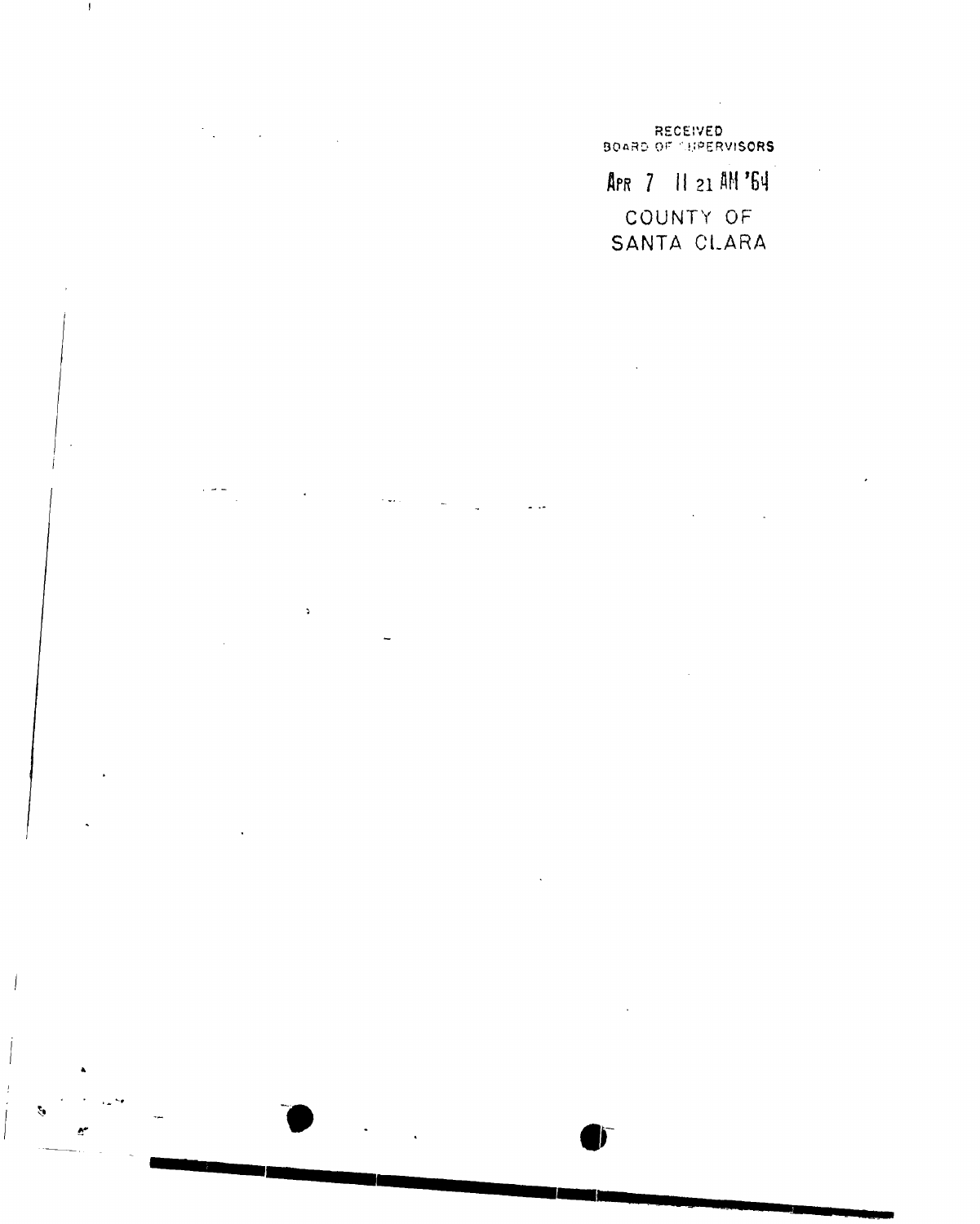#### AGREEMENT FOR PAYMENT OP COSTS OP IMPROVEMENT OP TRIMBLE ROAD

 $\blacksquare$ THIS AGREEMENT, made and entered into this *2Jc* day of  $JU = 24 - 1963$ , by and between the COUNTY OF SANTA CLARA, a political subdivision of the State of California, hereinafter, called "County", and the CITY OF SAN JOSE, a municipal corporation of the State of California, hereinafter called "City",

WHEREAS, City and County Wish to improve Trimble Road between Engineering Station  $66 + 50$  and O'Toole Avenue; and

WHEREAS, the frontage of the portion of Trimble Road proposed to be improved is approximately 50 per cent within the limits of City, and approximately 50 per oent within the unincorporated territory of County, and City and County wish to provide for the payment of their respective shares of the costs of constructing said improvements.

NOW, THEREFORE, City and County hereby agree as follows:

1. County shall proceed with diligence to prepare plans and specifications for the improvement of Trimble Road, between Engineering Station  $66 + 50$  and O'Toole Avenue, (herein for convenience referred to as "said project"), and submit a copy of said plans and specifications to City for its approval thereof.

2. Upon approval of the plans and specifications by City, County shall advertise for bids for the construction of said project, award a contract therefor, and supervise the construction thereof to completion. County agrees to require any contractor engaged to construct said project to take out and maintain in full force and effect, during the construction of said project, public liability and property damage insurance in form and limits of liability

 $-1-$ 

E.C. Bush. Nohes 1-16-64

iv. ' - ' ' \*

 $\mathcal{L} \left( \mathcal{L} \right) = \mathcal{L} \left( \mathcal{L} \right) = \mathcal{L} \left( \mathcal{L} \right) = \mathcal{L} \left( \mathcal{L} \right) = \mathcal{L} \left( \mathcal{L} \right) = \mathcal{L} \left( \mathcal{L} \right) = \mathcal{L} \left( \mathcal{L} \right) = \mathcal{L} \left( \mathcal{L} \right) = \mathcal{L} \left( \mathcal{L} \right) = \mathcal{L} \left( \mathcal{L} \right) = \mathcal{L} \left( \mathcal{L} \right) = \mathcal{L} \left( \math$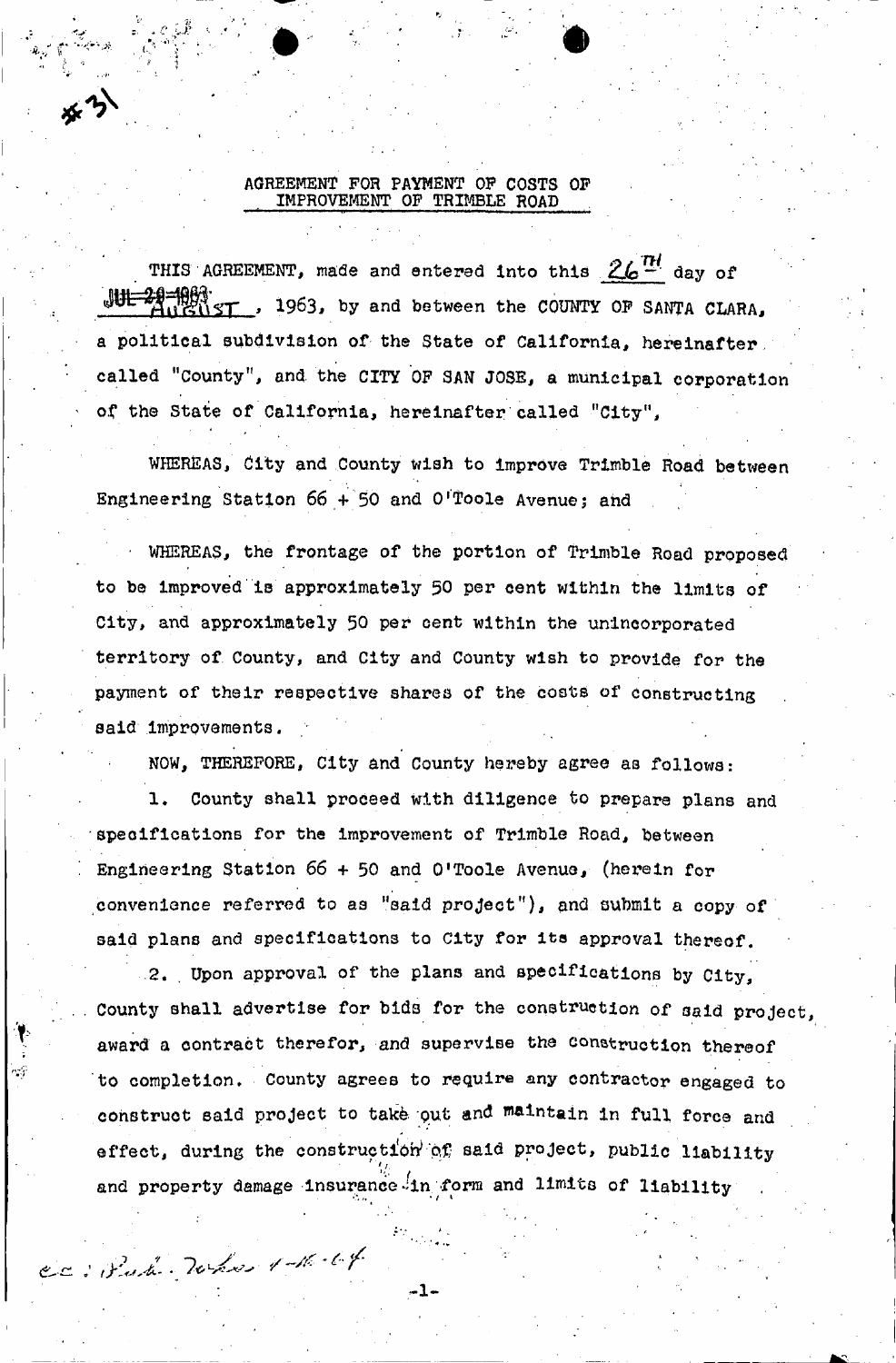and the same property of the same of the same of the same of the same of the same of the same of the same of the same of the same of the same of the same of the same of the same of the same of the same of the same of the s more than the comment and a part of the second state of the community In 1970, we say that the result of the same in the second state of the state of  $\mathbb{R}^2$  . The final  $\mathbb{R}^2$ on a through compared of the condition of the state of the state of the second of the state of the commentation of the state of the commentation of the commentation

าย เอาสาธาระวังและพิมาณิติศาสตร์และอาจจะอุดิช เจ้ามา เอาจี้ เท้าหัวหลัง พระเพิ่มหัสตัว เท้าหา (เท้าอุดิชัย) ไร อดัวเจ้าเจ้ายาก as the community of the contribution of the state of the contribution of the

on pay a company of the standard of the target services of the standard and the standard of the service of the a sa partida a marka sa da da tana tana ta sa sa sa ta sa gaban da tsa sa ta ta ta ta ta ta ta ta ta ta ta ta มันใช้ครับรูปครั้งและเกิด พ.ศ. 2512 ใช้มีชาวได้ทำกับชาวเราได้กับถูกเขา ในผันนั้นเป็นการครั้งเรียวก็ไม่ให้เด็กท agter east an origin is a letter of state such estate entire and a life of the generation and 的复数电子设计 医电影 化五乙酸乙酸医乙酸 网络海底地黄金 医抗肉瘤性的 地名美国英国地名美国捷尔德勒姆 的复数形式 医血管性 医下垂

and a continuation of the property of the property and the same of the same of the same of the same  $\mathcal{L}_1$  , and if the contract  $\mathcal{L}_2$  , as a matrix for the function of the state of the state of the  $\mathcal{E}$ a constitution of the Carolina of the content with the constitution of the party ารายการเปรียบของไป เมื่อมาให้ หลัง เดือนมีประสบการเกิด เป็น ไป ได้ ไป ไม่ใช่ สีเด็กที่ และ ที่ที่เจะช่วยเป็นที the special of the construction of the control of the first control or second home that Note 2013. The property of the same that the set of the same of the same of the same facts in the same spite a security and consideration of the open that is a state of the constitution of the security of the and some the analysis of the fact of the first state of the sound states of the Remains of The comments of a specialist of a control of motivations in the girls  $\label{eq:3.1} \rho(\mathbf{r}(\mathbf{r})) = \left\{ \mathbf{r} \in \mathbb{R}^n \mid \mathbf{r} \in \mathbb{R}^n, \mathbf{r} \in \mathbb{R}^n, \mathbf{r} \right\}$ mit consideration of the company of the constitution of C  $\label{eq:2.1} \mathcal{L}=\mathcal{L}(\mathcal{L}^{\text{max}}_{\mathcal{L}^{\text{max}}_{\mathcal{L}^{\text{max}}_{\mathcal{L}^{\text{max}}_{\mathcal{L}^{\text{max}}_{\mathcal{L}^{\text{max}}_{\mathcal{L}^{\text{max}}_{\mathcal{L}^{\text{max}}_{\mathcal{L}^{\text{max}}_{\mathcal{L}^{\text{max}}_{\mathcal{L}^{\text{max}}_{\mathcal{L}^{\text{max}}_{\mathcal{L}^{\text{max}}_{\mathcal{L}^{\text{max}}_{\mathcal{L}^{\text{max}}_{\mathcal{$ Maria Maria La Company de la California de la California  $\mathcal{L}_{\text{max}}$  and  $\mathcal{L}_{\text{max}}$ Advis Noop ger i de la carte l'exista del quer notre l  $\sim 10^{10}$  $\mathcal{L}_{\text{max}}$  ,  $\mathcal{L}_{\text{max}}$ Mary 11 and 11 and 11 and 11 and San Raphy & Color Harry Brea Service Committee

SBOING 30 1903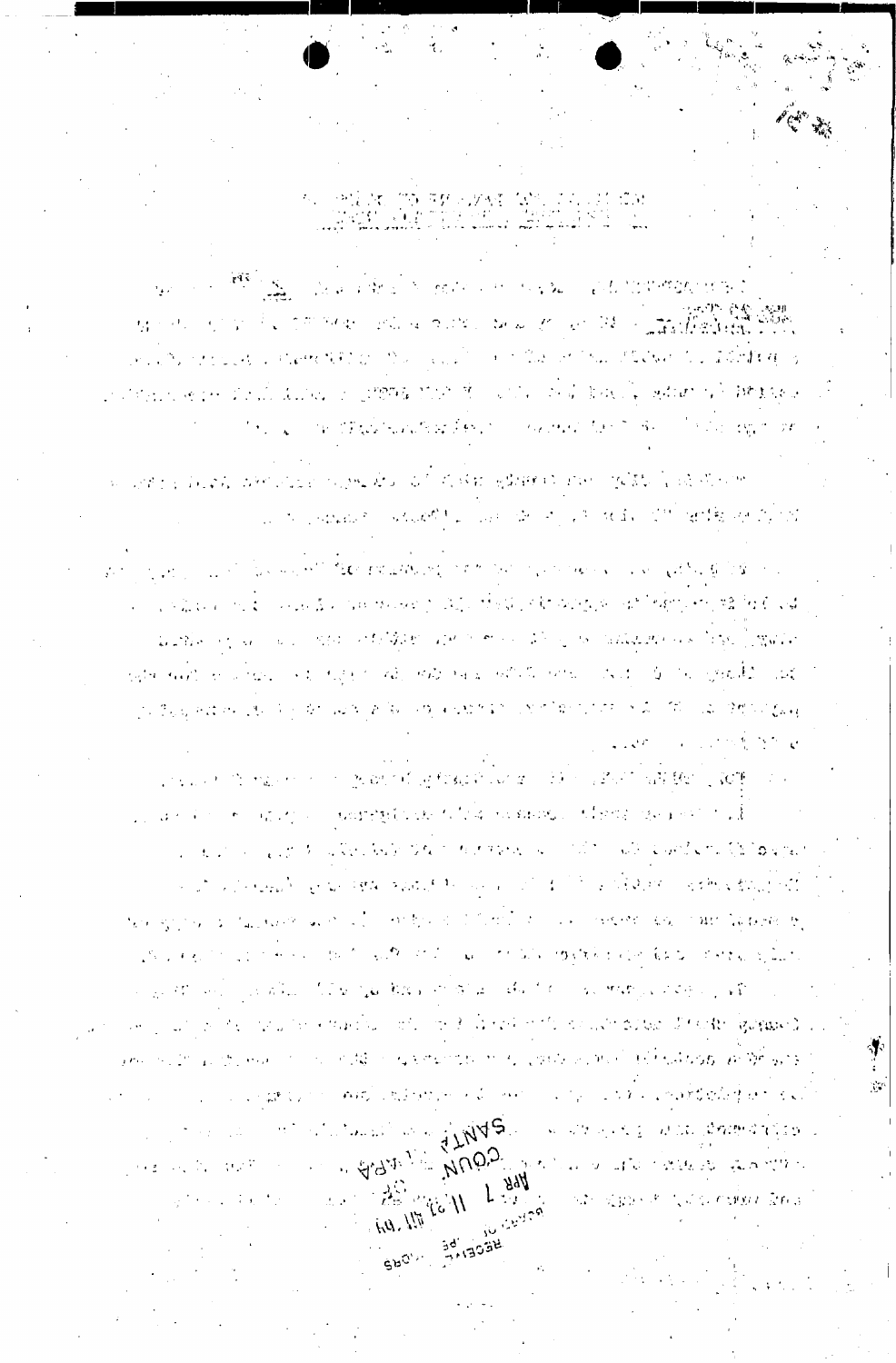acceptable to City, insuring City, Its officers and employees, from and against loss, cost or expense arising out of or in any way connected with the construction of said project.

Within thirty (30) days after approval of said plans and  $3.$ specifications, City shall pay to County the sum of \$130,000.00, which is the total amount presently estimated by County's Engineer to be the construction cost of the portion of said project within the incorporated territory of City.

the incorporated territory of City.

 $4.$  (a) As used in this agreement, the term "construction cost" of said project shall mean the sum total of all the coats incurred and expenditures.made by County, including but not limited to, engineering costs'and expenses, costs and expenses of preparing plans and specifications, costs and expenses for inspection, publication, advertising and printing, cost of the construction contract awarded by County for the construction of said project, cost of extra work authorized by County, and cost of all materials not included in the contract price of said construction contract.

(b) Upon completion of said project, County shall pay the cost of the construction contract awarded by County for the construction of said project and cost of extra work authorized by County, to its contractor, and shall thereafter prepare and furnish to City a final accounting of said construction cost. Said accounting shall show the final construction cost for said project in its entirety.

(c) In the event said accounting shows that 50 per cent of the final construction cost is less than the sum advanced by City to County under Paragraph 3 hereof, County shall refund to City the difference between the sum of \$130,000.00 and 50 per cent of

-2-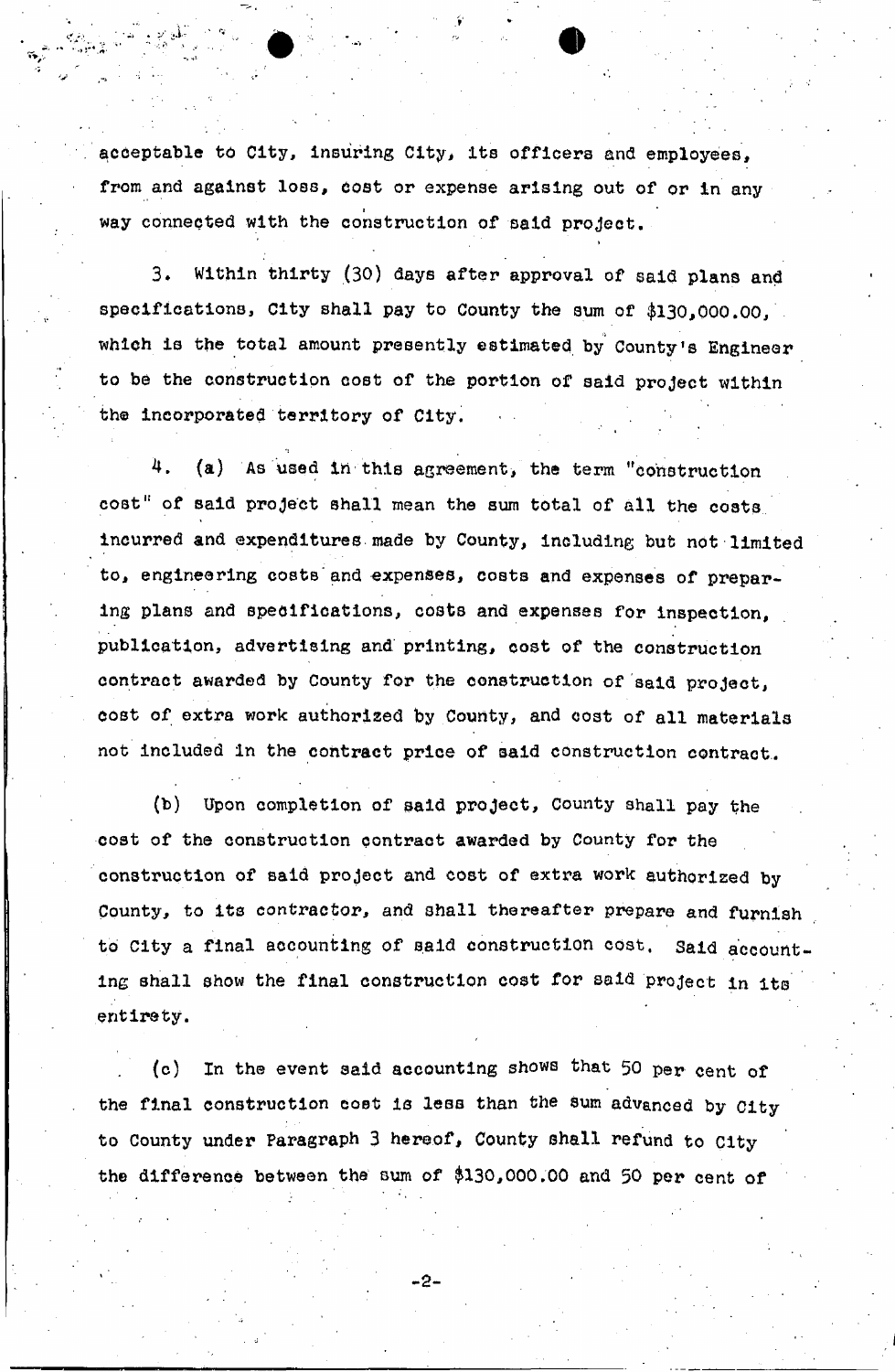final construction cost. In the event said accounting shows that 50 percent of the final construction cost Is more than the sum advanced by City to County under Paragraph 3 hereof, no sum in addition to said sum of \$130,000.00 shall be paid by City to County.

5. Notwithstanding the provisions of Paragraph 4 above, in the event of annexation by City of any of the front footage of Trimble Road between Engineering Station 66 + 50 and O'Toole Avenue before approval of said plans and specifications by City, County's share of the cost of construction shall be 50 percent of, said cost less the percentage the part annexed bears to the total front footage between Engineering Station 66 + 50 and O'Toole Avenue, For purpose of computing County's share of said cost, the following formula shell be used:

number of feet annexed  $K \times 100$   $\Rightarrow$  percent of front footage annexed total front footage " " " percent of front footage

50 percent minus percent of front footage annexed x cost of construction  $\in$  County's share of cost of construction County shall award a contract for the construction of said project on or before December 31, 1964. Except for reasons beyond the control pf County, failure to award a contract on said date shall terminate this agreement ipso facto, and the same shall be of no further force or effect.

WITNESS THE EXECUTION hereof, the day and year first

-3.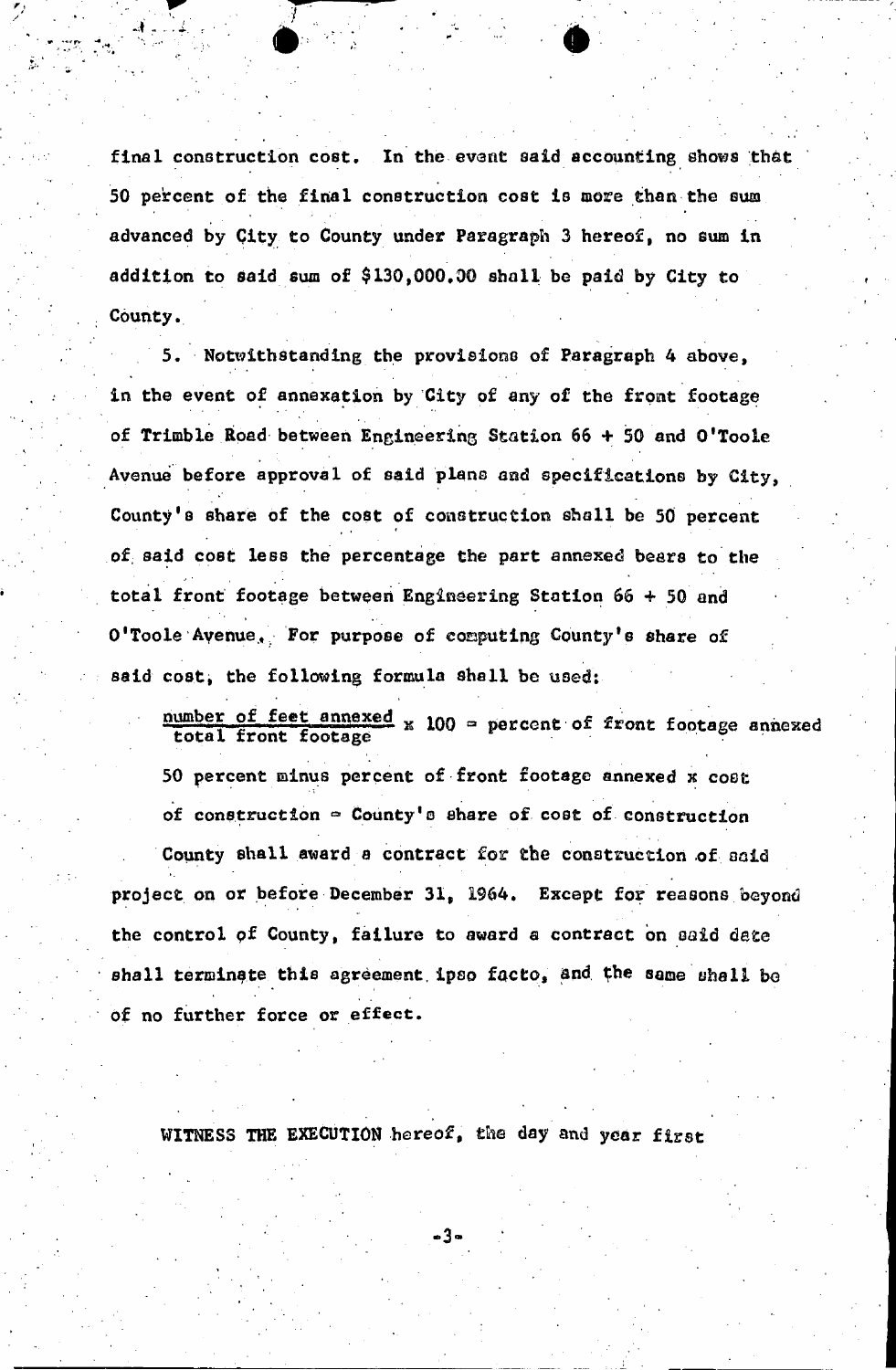hereinabove written.

COUNTY OF SANTA CLARA  $Bv$ 

the Board of Supervisors Chairman of

ATTEST: JEAN PULLAN, Clerk<br>of the Board of Supervisors

elan

CITY OF SAN JOSE By Mayor HANANN And ل<sup>ا</sup>لتحميد City Manager r com

ATTEST: FRASEIS .<br>Beingr  $1...$   $G$  $\partial_{y}$ **ASBEED** 

-3-

City Clerk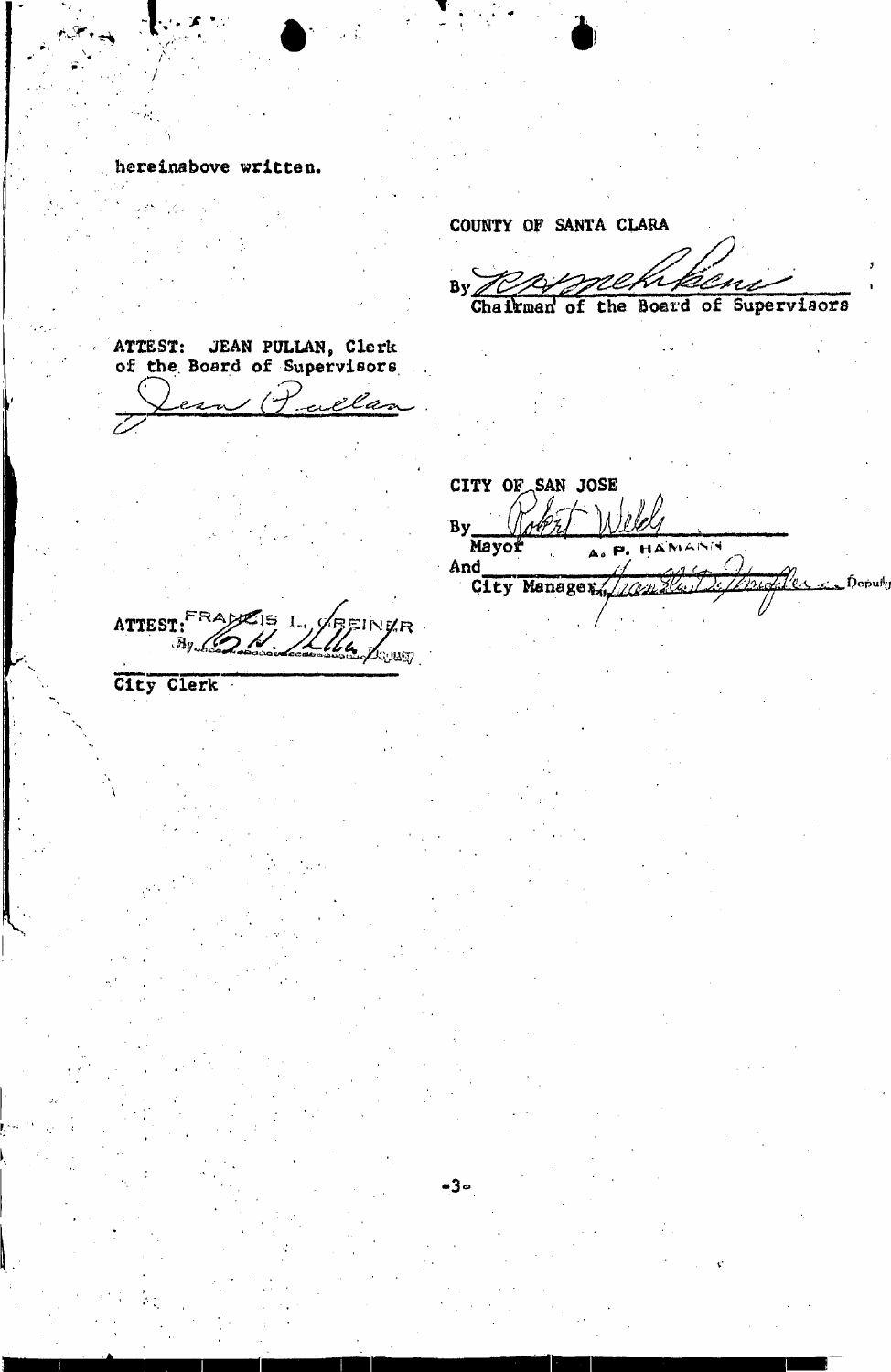*' fi ' 4* 

Euper Aller

**August 28, 1963** 

**Mr. Frank Greiner, Clerk City of San Joae First and Mission Streets Son Jose, California** 

Subject: Agreement -- Improvement of Trimble Road

**Dear Mr. Greiner:** 

**Enclosed you will find the original and one copy of an Agreement between the County of Santa Clara and the city of San Jose which relates to the payment of**  costs for the improvement of Trimble Road.

**The Board of Supervisors approved this Agreement as revised at its regularly scheduled meeting on August 26, 1963. After execution on behalf of the City of San Jose, we would appreciate your returning the**  fully executed copy  $\pm$ o this office.

**Very truly yours,** 

**BOARD OF SUPERVISORS** 

Mrs. Jean Pullan, Clerk **of the Board.** 

**JPsDMRtmo'd**  Encls.

**cct Public Works Dept**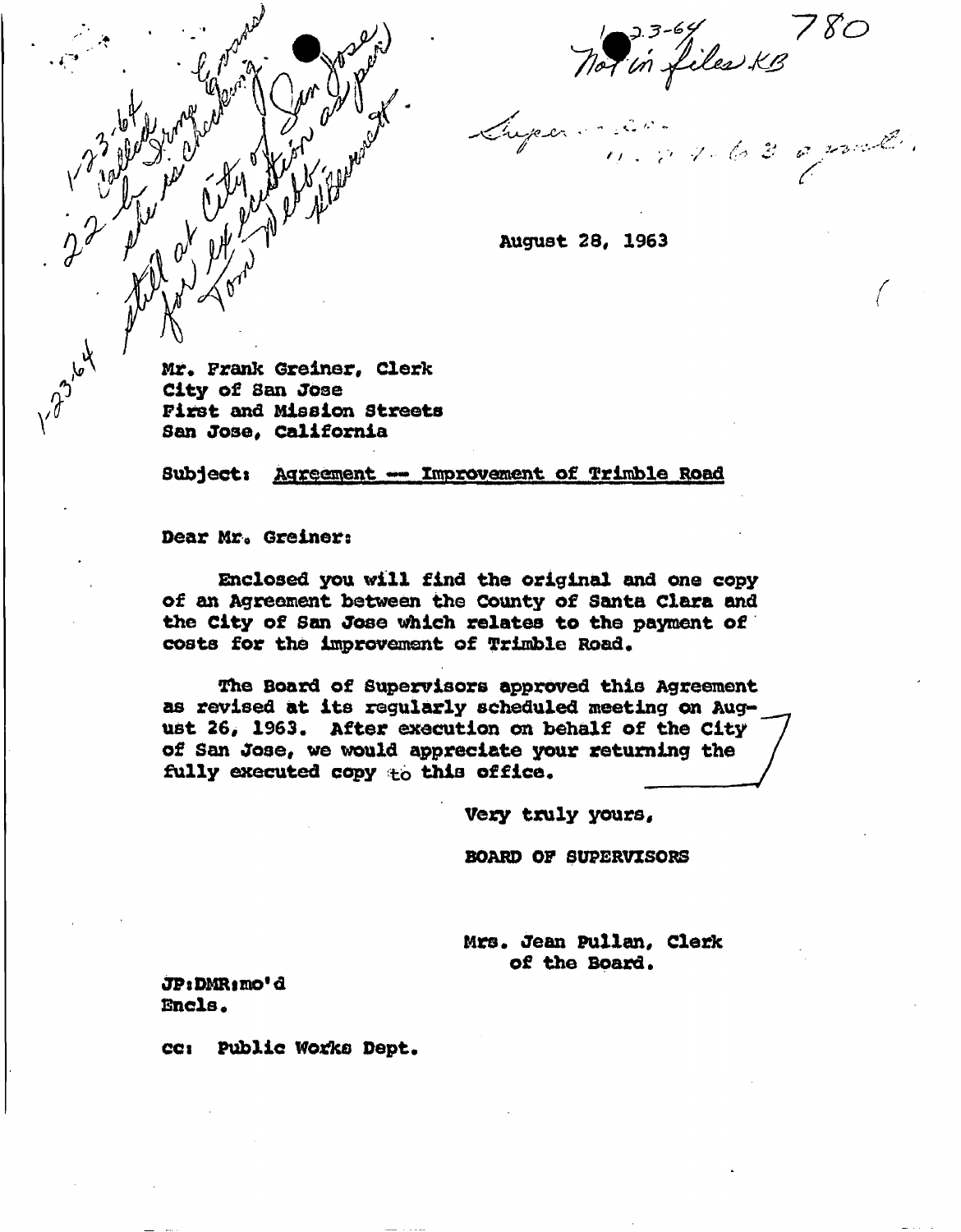



TELÉPHONE CYPRESS 2-3 I41

15 August 1963.

PUBLIC WORKS DEPARTMENT Room 321, City Hall San Jose, Calif., 95110

J. B. Enochs, Director of Public Works County of Santa Clara 20 West Hedding Street San Jose, California

Rei Agreement for Improvement of Trimble Road

ATTN: E. Steffani

Dear Sirt.

Returned are the original and 2 copies of agreement sent to us by the Clerk of the Board. of Supervisors.

Paragraph 5, sheet 3 of the original copy of the agreement has been modified to reflect the meeting between Mr. Campen and Mr. Hamann. regarding the re-negotiations of the terms of this agreement. It was understood that the time of approval of the plans and specifications by the City would be the cut-off date regarding. annexation.

If this is satisfactory, will you please re-submit the agreement to your Board as soon as possible.

Very truly y H. d. PLANDER City Engineer

HJF:RRB:bc 1 Encl. Agmt (trip)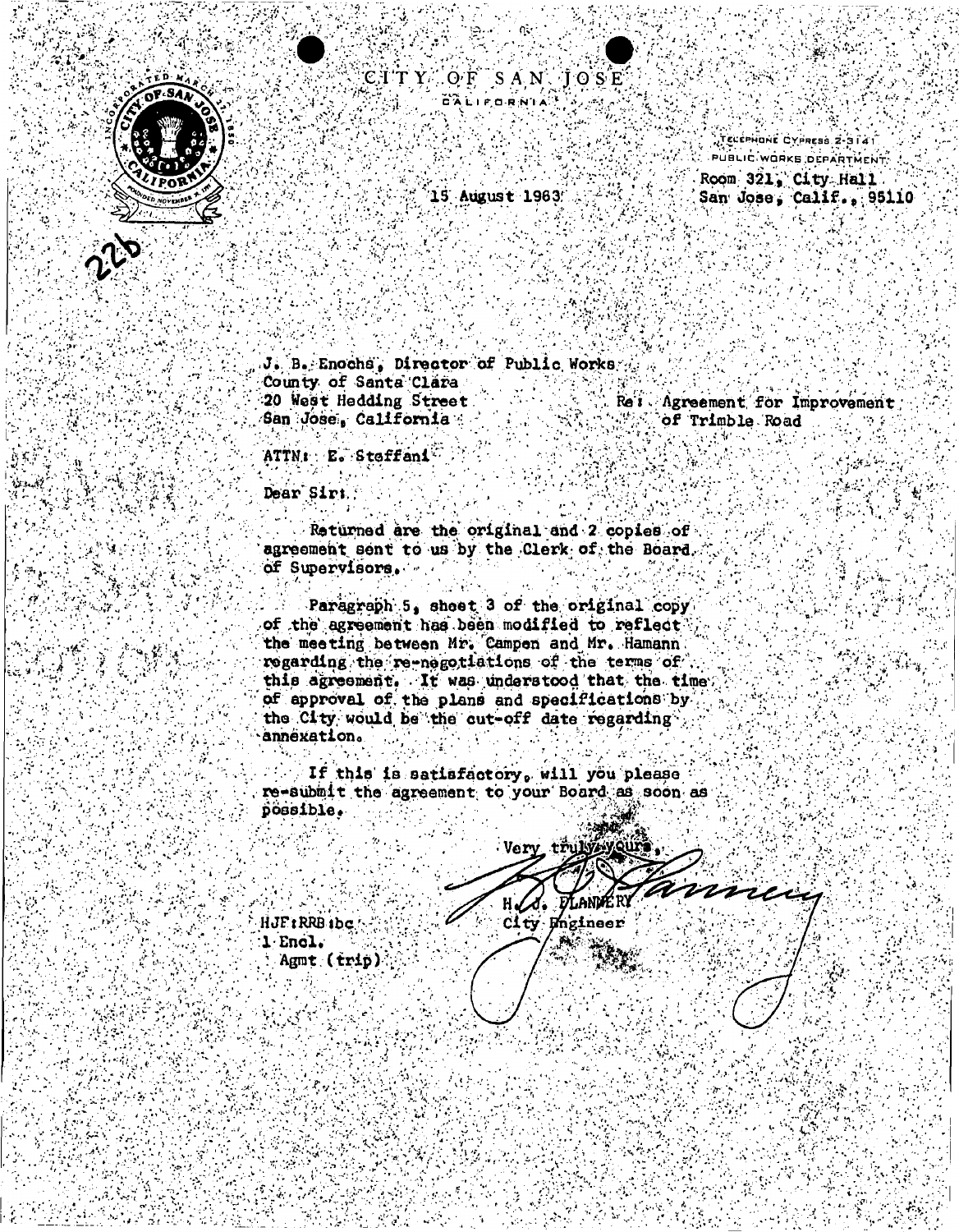## BRYZ WARRAND TRO ત દઈ<sub>ક</sub>્ચે <sup>પ્</sup>રેસ્ટ ફોર્સ્ટ્સ ફર્સ દર્શ્*લ* કે

ી દેશે ઉત્તર અનુસારમાં આવશેરો પ્રદેશ ကြည့်နှစ်တစ် ရေပါင်းကြသော အသင်မှု ၈ -

i katil k

An Thursday in Arguest 1993. Matations in the Companions SAME SHEEH PEAR OF MAR SPORTS PART SANDARY 1. 人名拉尔纳韦约克 مؤه ۽ اباضي بي اليو ابالابالابالي ٿي Ma 2243 sa ta gantin

in a following is **TEATLER** 

ລາກ. **ຊິ**ປິດເຮືອໃຫ້ເຂົ

ज के मु

电地球 减弱数小器 8. VI TEN i Arawa ENGLAND 全台的路径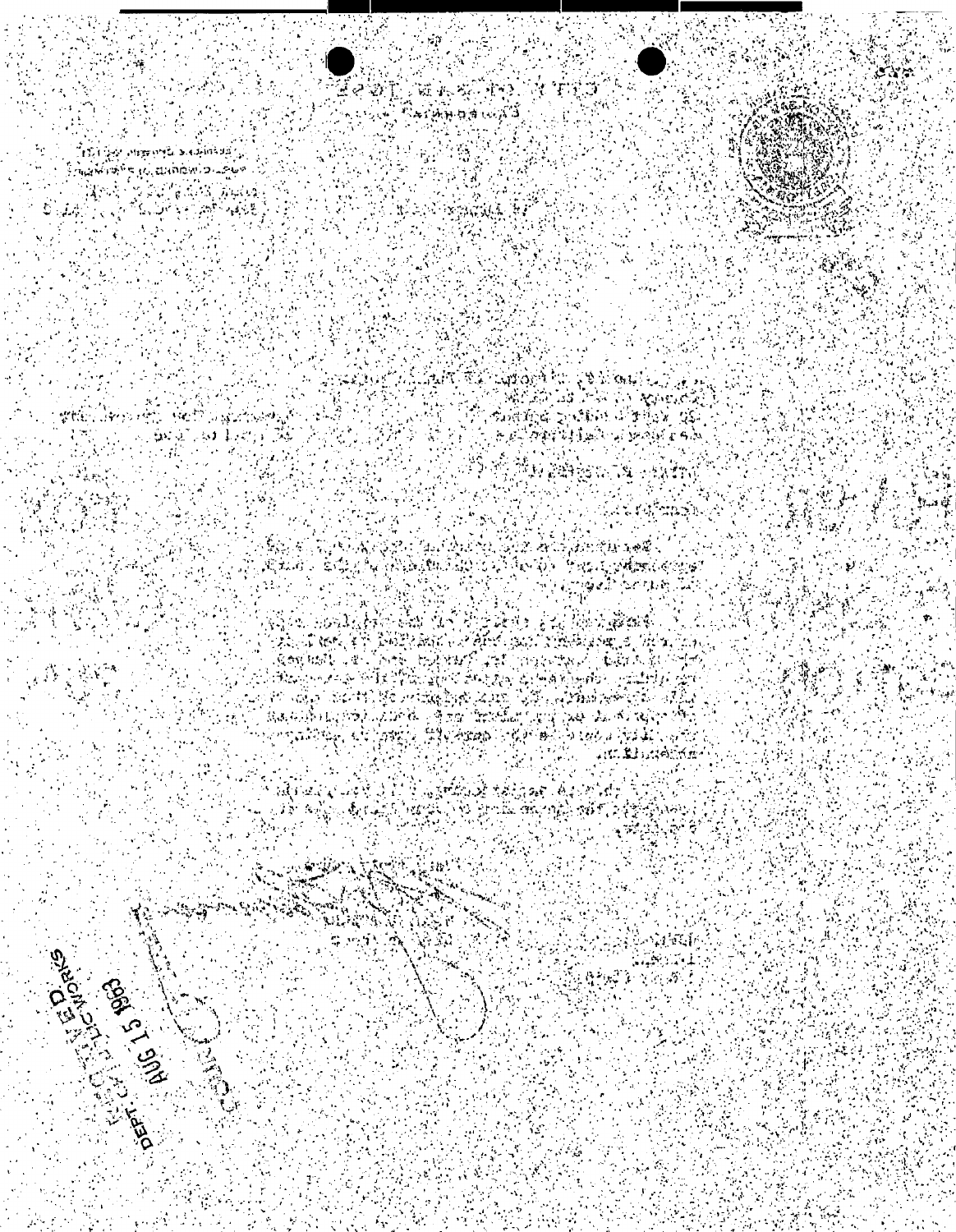#### July 30, 1963

Mr. Frank Greiner, Clerk City of San Jose 1st & Mission Streets San Jose, California

Subject: Agreement for Improvement of Trimble Road

**• ' •** 

Dear Mr, Grelner:

Enclosed you will find the original and two copies of an agreement between the County of Santa Clara and City of San Jose which relates to the payment of costs of the Improvement of Trimble Road.

The Board of Supervisors at its regularly scheduled meeting on July 29, 1963, authorized its Chairman to execute this agreement on behalf of the County. After  $\overline{\phantom{a}}$ execution on behalf of the City of San Jose, we would  $/$ appreciate your returning a fully executed copy to this office. office • • *J*   $\frac{1}{\left(\frac{1}{\sqrt{2}}\right)^{2}}$  . The set of  $\frac{1}{\left(\frac{1}{\sqrt{2}}\right)^{2}}$  ,  $\frac{1}{\left(\frac{1}{\sqrt{2}}\right)^{2}}$  ,  $\frac{1}{\left(\frac{1}{\sqrt{2}}\right)^{2}}$  ,  $\frac{1}{\left(\frac{1}{\sqrt{2}}\right)^{2}}$  ,  $\frac{1}{\left(\frac{1}{\sqrt{2}}\right)^{2}}$  ,  $\frac{1}{\left(\frac{1}{\sqrt{2}}\right)^{2}}$  ,  $\frac{1}{\left(\frac{1}{\$ 

Very truly yours,

BOARD OF SUPERVISORS

Mrs. Jean Pullan, Clerk or<br>Superseded dated 3.<br>Supersed 261 9 63.

JP: DMR: RC

cc: Public Works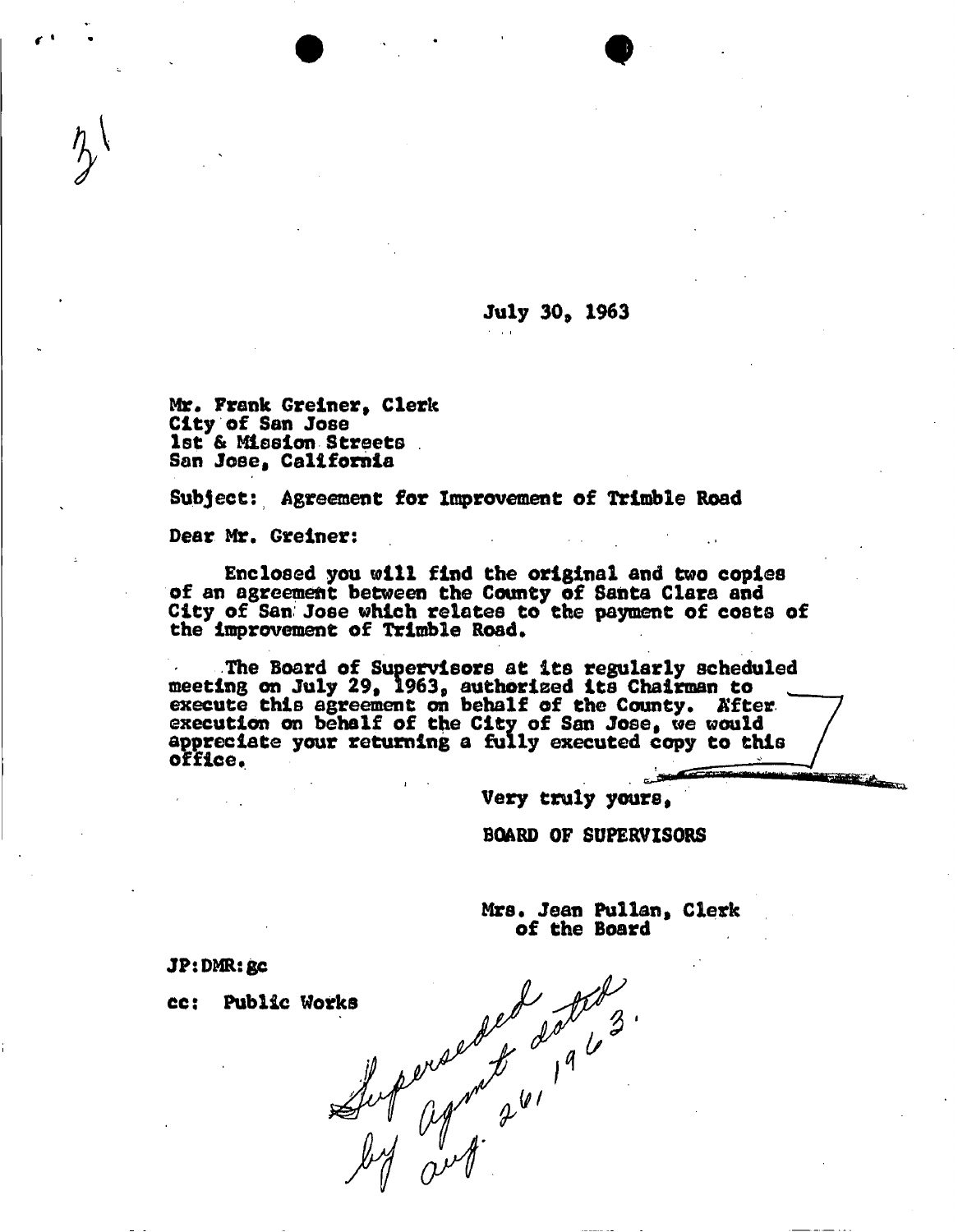#### AGREEMENT FOR PAYMENT OP COSTS OP IMPROVEMENT OP TRIMBLE ROAD

THIS AGREEMENT, made and entered into this JUL 29 1963 day of , 1963, by and between the COUNTY OF SANTA CLARA, a political subdivision of the State of California, hereinafter called "County", and the CITY OP SAN JOSE, a municipal corporation / of the State of California, hereinafter called "City",

WHEREAS, City and County wish to improve Trimble Road between Engineering Station  $66 + 50$  and O'Toole Avenue; and

WHEREAS, the frontage of the portion of Trimble Road proposed to be improved is approximately 50 per cent within the limits of City, and approximately 50 per cent within the unincorporated : territory of County, and City and County wish to provide for the? payment of their respective shares of the costs of constructing said improvements.

NOW, THEREFORE, City and County hereby agree as follows:

1. County shall proceed with diligence to prepare plans and specifications for the improvement of Trimble Road, between Engineering Station 66 + 50 and O'Toole Avenue, (herein for convenience referred to as "said project"), and submit a copy of said-plans and specifications to City for its approval thereof.

2. Upon approval of the plans and specifications by City, .County shall advertise for bids for the construction of said project, award a contract therefor, and supervise the construction thereof to completion. County agrees to require any contractor engaged to construct said project to take out and maintain in full force and. effect, during the construction of said project, public liability and property damage insurance in form and limits of liability

Lupenst of word of word 10 1968

**JUL 29 1963** APPROVED 2222  $R = \frac{R}{R}$ RE j C2 DP'tf FLO NOSTAINS: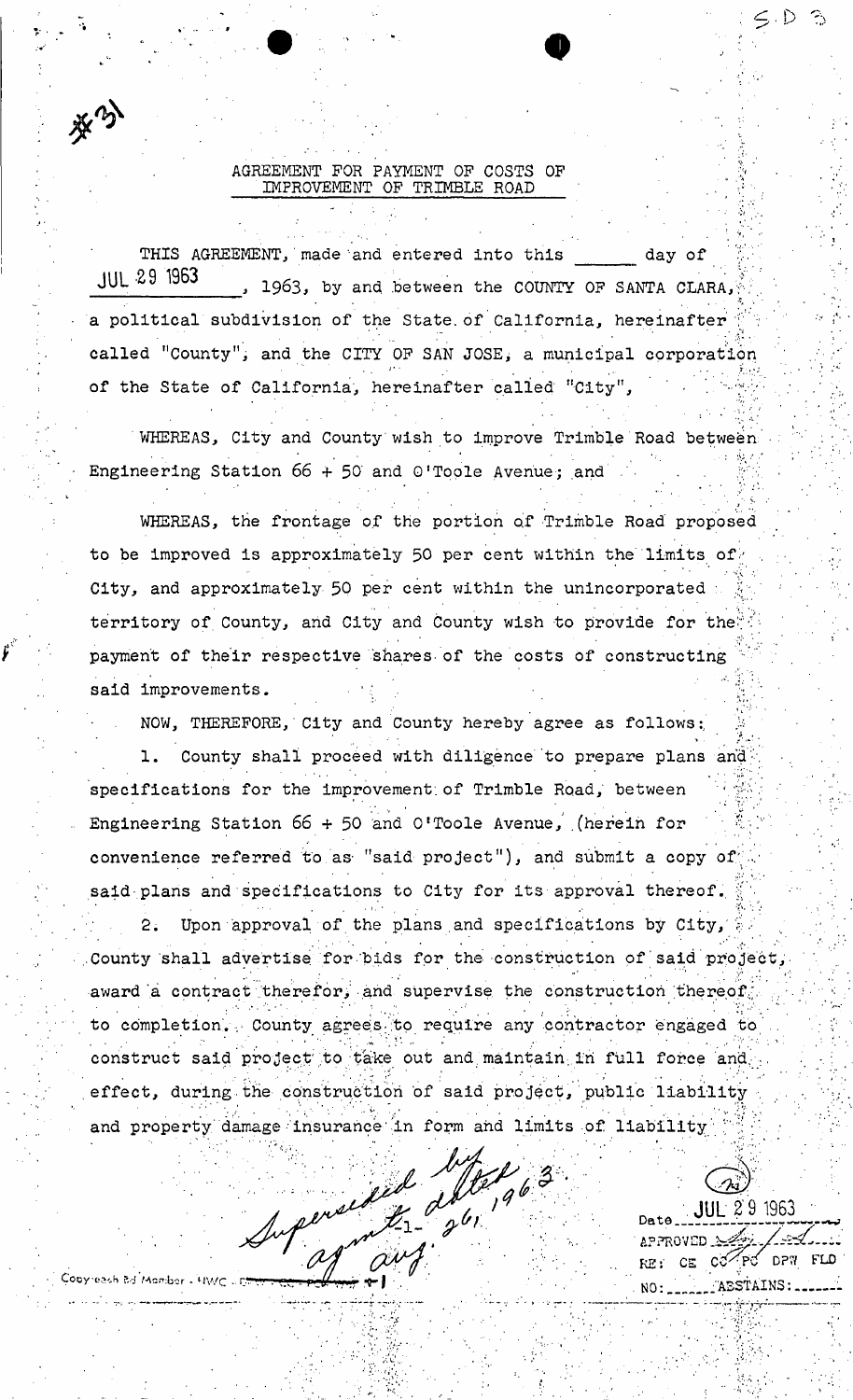acceptable to City, insuring City, its officers and employees, from and.against loss, cost or expense arising out of or In any, way connected with the construction of said project.

3. Within thirty (30) days after approval of said plans and specifications, City shall pay to County the sum of \$130,000.00, which is the total amount presently estimated by County's Engineer to be the construction cost of the portion of said project within the incorporated territory of City.

(a) As used in this agreement, the term "construction" cost" of said project shall mean the sum total of all the costs " incurred and expenditures made by County, including but not limited. to, engineering costs and expenses, costs-and expenses of preparing plans and specifications, costs and expenses for inspection, publication, advertising and printing, cost of the construction contract awarded by County for the construction of said project, cost of extra-work'authorized by County, and cost of all materials •not.included in the contract price of said construction contract..

Upon completion of said project, County shall pay the cost of the construction contract awarded by County for the construction of said project and cost of extra work authorized by County, to its contractor, and shall thereafter prepare and furnish to City a final accounting of said construction cost. Said accounting shall show the final construction cost for said project in its entirety.

(c) In the event said accounting shows that 50 per cent of the final construction cost is less than the sum advanced by City to County under Paragraph 3 hereof, County shall refund to City the difference between the sum of  $$130,000.00$  and 50 per cent of